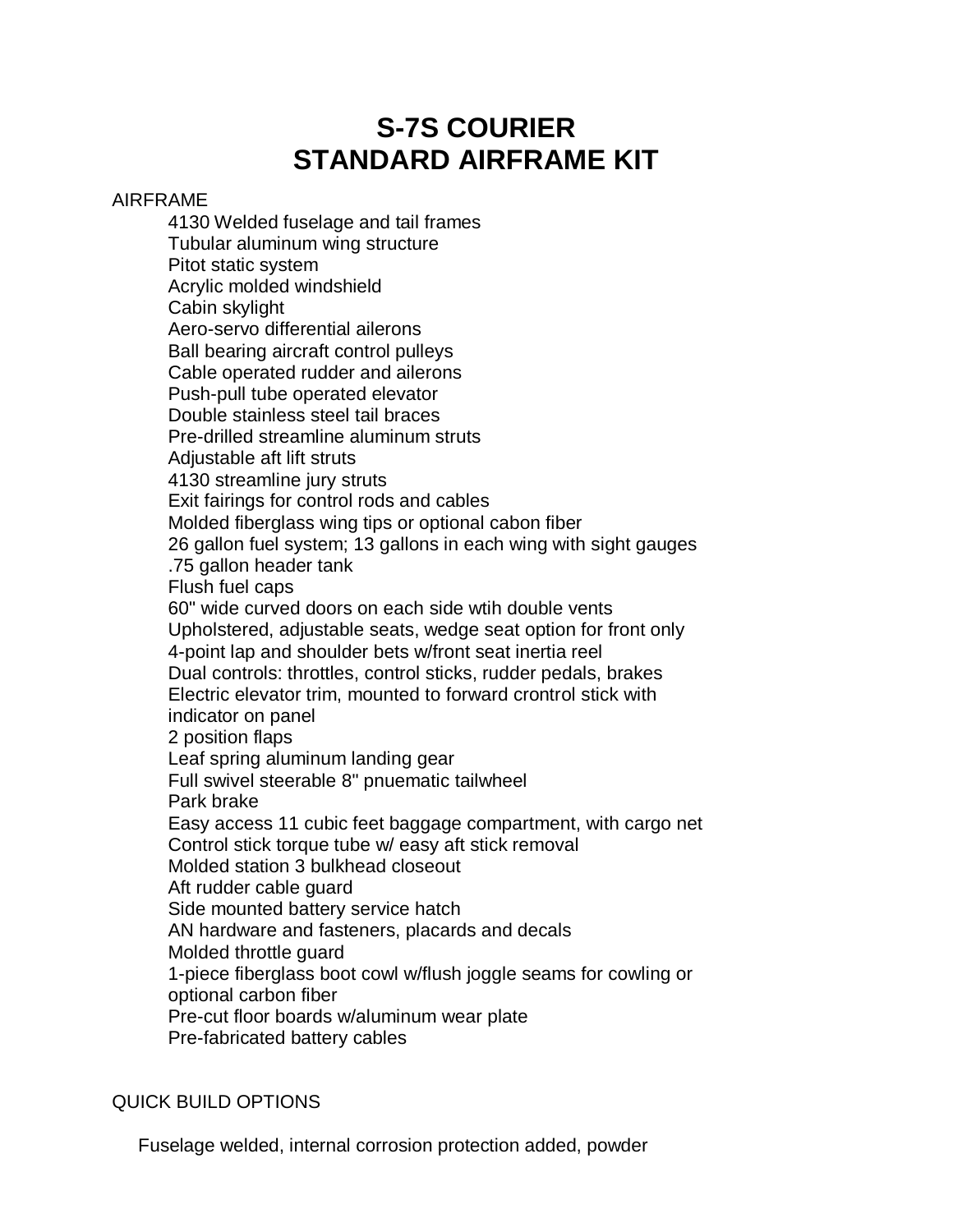coated, covered, battery box and access door installed and fitted Baggage assembled, aft floor boards drilled Wings assembled and covered AVEO LED Strobes installed Fuel system installed, with fuel lines plumbed and ready to integrate into fuselage COM and ELT antenna mounts installed Flaps and Ailerons assembled and covered Tail frames powder coated, assembled and covered Door frames powder cated and covered.

### PROP OPTIONS

 2-blade Whirl Wind 70" ground adjustable composite 3-blade Whirl Wind 75" adjustable composite 3-blade Warp Drive 70" ground adjustable w/HP-L hub

### BRAKE AND TIRE OPTION

 The S-7S Courier comes standard with 6.00x6 hydraulic wheels and brakes

BUSH OPTION: 8.00X6 mains & bush tailwheel

## FUSELAGE OPTIONS

 Powder coated fuselage, tail frame, and door frames (included in quick build option) Internal corrosion protection (included in quick build option)

### OTHER OPTIONS

**Gascolator**  Winterization Kit Rear seat electric elevator trim Canopy cover Carbon fiber cowling Carbon fiber boot cowl Carbon fiber wing tips AVEO strobes AVEO landing lights

## **PARTIAL KITS**

## **ENGINE INSTALL KIT 912 ULS install kit (less engine)**

 **2-piece fiberglass cowl w/ 1/4 turn fasteners & oil check door 13" Spinner/backing plate Rotax "Ring" engine mount**